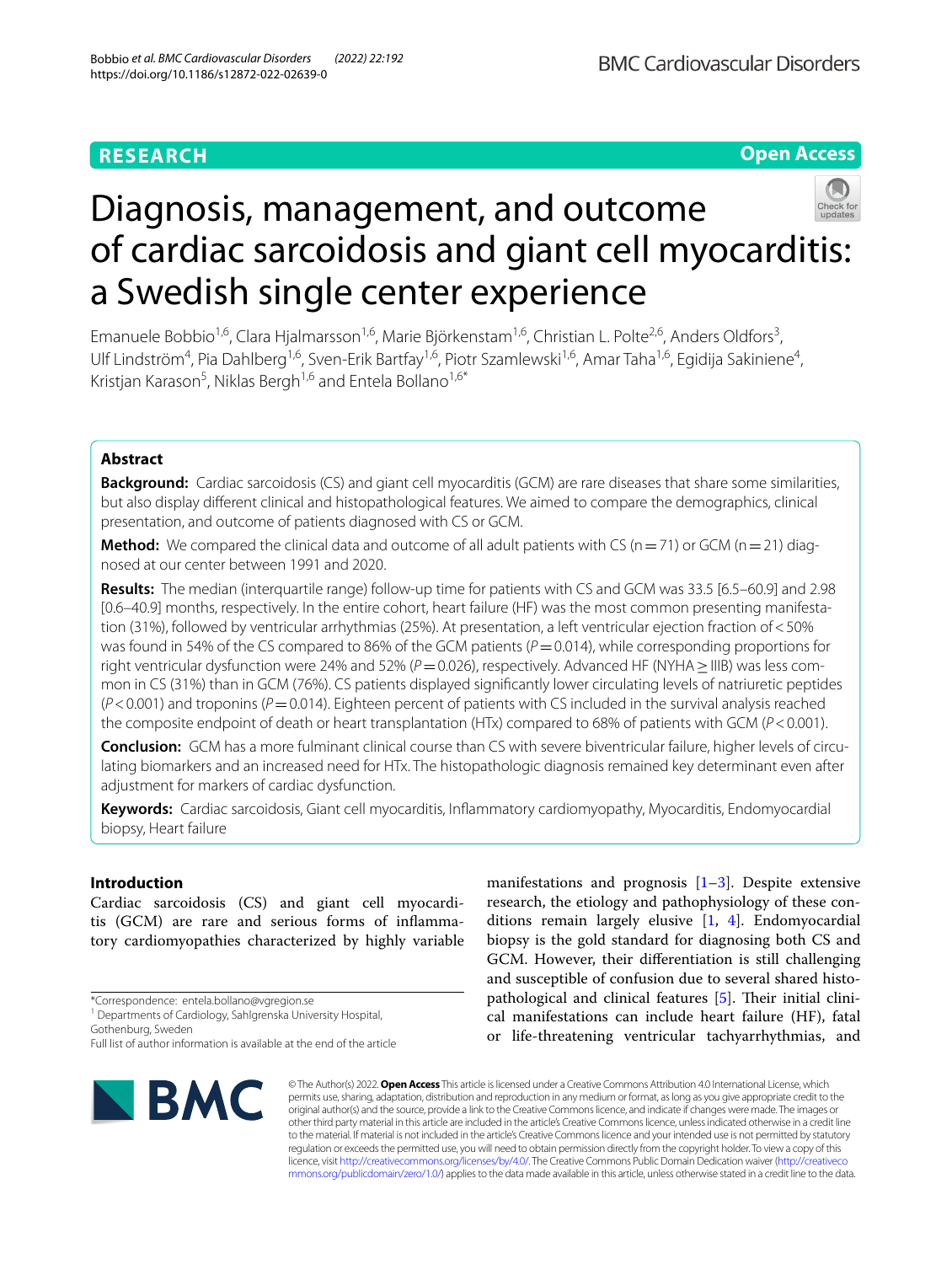conduction abnormalities [\[6](#page-7-4)]. Hence, the presentation of GCM is more aggressive and portends a worse prognosis if not correctly diagnosed and treated [\[7](#page-7-5)]. Whether CS and GCM should be considered to be diferent disease entities or two manifestations of the same disorder is still a matter of debate  $[6]$  $[6]$ . The hypothesis that the disorders can be considered to be two expressions of a single disease continuum has persisted for decades [\[8\]](#page-7-6).

Sarcoidosis is more common in Sweden than in other countries with an incidence of 11/100,000 and a prevalence  $of > 50/100,000$  $of > 50/100,000$  $of > 50/100,000$  [\[9](#page-7-7), 10]. Information concerning the incidence and prevalence of GCM is not available, likely due to rarity of the disease and a declining rate of autopsies.

The aim of this study was to analyze and compare the demographics, cardiac manifestations, imaging/laboratory examination fndings, and long-term outcome of patients with CS and GCM diagnosed between 1991 and 2020 at a large academic cardiac center in Sweden.

## **Methods**

## **Study population and data retrieving**

All adult patients diagnosed with CS or GCM at the Department of Cardiology, Sahlgrenska University Hospital in Gothenburg, Sweden, between 1991 and 2020 were retrospectively identifed from the local hospital discharge registry. Data were corroborated with information extracted from the national pacemaker/implantable cardioverter defbrillator (ICD)-registry and reports of the pathology analysis of performed myocardial biopsies. Hospital charts were scrutinized for data on patient demographics, onset symptoms, imaging fndings, laboratory analyses, invasive procedures, and details of medical and device treatments. Records of follow-up visits were also reviewed in order to collect data on outcomes, including heart transplantation (HTx) and death. This study conforms to the principles outlined in the Declaration of Helsinki and was approved by the Ethic Review Authority (Approval No 2019-05401).

## **Diagnostic criteria**

According to current recommendations from the Heart Rhythm Society (HRS) and Japanese Circulation Society (JCS) histological diagnosis was made when positive myocardial biopsy was obtained or, when not available, documentation of extra-cardiac histology of sarcoidosis associated with both clinical manifestations of myocardial involvement and abnormalities consistent with CS in 18-F-fuorodeoxyglucose positron emission/computed tomography  $(^{18}F-FDG$  PET/CT), cardiac magnetic resonance imaging (CMR) or echocardiography [[11–](#page-8-1)[13](#page-8-2)]. If a positive biopsy result was not obtained in other organs either, a "clinical" diagnosis of CS was enabled based on the clinical manifestations and imaging fndings according to the JCS guidelines  $[13]$  $[13]$ . These "clinical" CS diagnoses were previously diagnosed as "probable" CS based on the recommendations of the HRS 2014 statement  $[11]$  $[11]$ . The presence of non-necrotizing epithelioid cell granulomas with isolated giant cells and the absence of both, considerable myocardial necrosis and abundant tissue eosinophilia, were required for the histological diagnosis of sarcoidosis [\[14](#page-8-3), [15\]](#page-8-4).

The diagnosis of GCM was confirmed by a histological examination of a myocardial biopsy in all patients and required the presence of a widespread infammatory infltrate with multinucleated giant cells in association with myocyte damage [\[16](#page-8-5)]. To minimize the risk of misdiagnosis due to an acknowledged histological overlap between CS and GCM [[16\]](#page-8-5), all myocardial tissue samples were re-evaluated by a highly-experienced cardiac pathologist (A.O.). The International Classification of Disease, 10th revision codes were used to defne prevalent cardiac manifestations: I47.2 (ventricular tachycardia), I49.0 (ventricular fbrillation), I50 (heart failure), R00.1 (bradycardia), I44.1 or I44.2 (second- or third-degree atrioventricular block), I45.3 (trifascicular block), I46 (cardiac arrest), or others [R50.9 (fever); R53 (fatigue); and R42 (dizziness)].

## **Diagnostic work‑up**

A 12-lead surface electrocardiography recorded at clinical presentation was interpreted by an experienced cardiologist. The following parameters were recorded: heart rhythm and rate, PQ interval, second- or third-degree atrioventricular block, complete right bundle branch block or left bundle branch block, pathological Q waves, or frequent premature ventricular complexes.

The echocardiographic examination (Vivid E9 or E95, GE Healthcare, Milwaukee, Wisconsin, USA) was performed at presentation and was re-analyzed offline by an experienced cardiologist blinded to the fnal diagnosis. The left ventricular (LV) systolic function was assessed using the LV ejection fraction and volumes by the biplane Simpsons method. In order to assess LV diastolic function four variables were evaluated: annular e' velocity (range of normal: septal  $e' < 7$  cm/s, lateral  $e' < 10$  cm/s), average  $E/e'$  ratio (range of normal:  $>14$ ), left atrial maximum volume index (range of normal:  $>$  34 mL/m<sup>2</sup>), and peak tricuspid regurgitation (TR) velocity (range of normal:>2.8 m/s). LV diastolic dysfunction was present if more than half of the available parameters fell outside these cutoff values  $[17]$  $[17]$ . Right ventricular  $(RV)$  dysfunction was diagnosed when at least one of the following measurements fell outside the recommended range of normal: fractional area change (FAC)<35%; tricuspid annular plane systolic excursion (TAPSE)<17 mm; and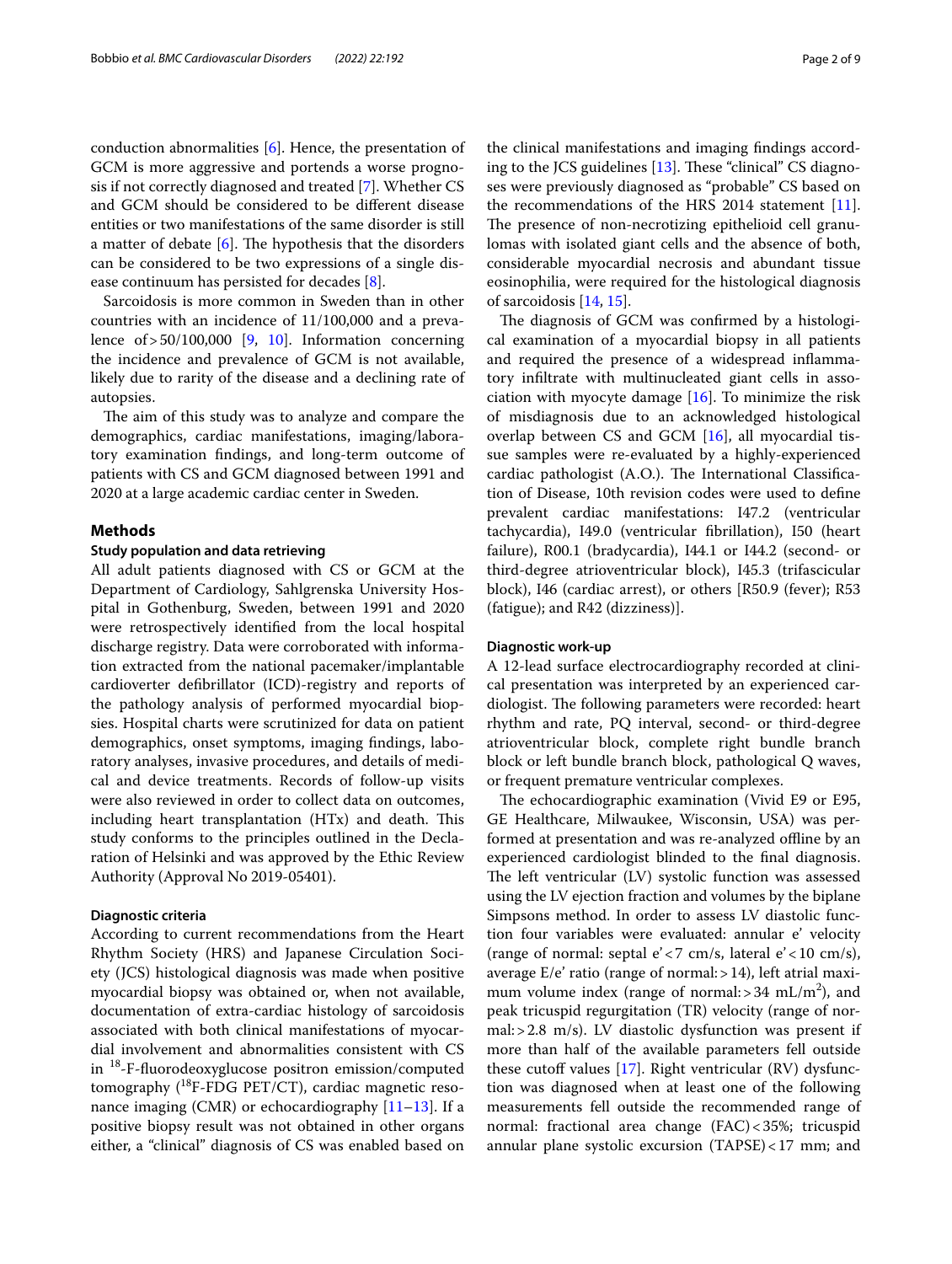CMR studies were performed using a 1.5-T magnetic resonance imaging scanner (Gyroscan Intera or Achieva; Philips Healthcare, Best, The Netherlands) with a cardiac-dedicated phased-array coil, under electrocardiogram gating, and breath-holding in line with standard recommendations [\[21\]](#page-8-10). LV volumes were obtained by manual tracing of the epicardial and endocardial contour in end-diastole in the short axis (SA) slices of the continuous SA stack, propagated through all phases using a semi-automated tracing algorithm. The ejection fraction was calculated as [(end-diastolic volume minus end-systolic volume)/end-diastolic volume]  $\times$  100%. Ten minutes after an intravenous injection of 0.2 mmol/kg gadolinium, inverse recovery sequences were obtained to assess for the presence of gadolinium-enhancing lesions (LGE). The optimal inversion recovery time was defined as previously described [[21\]](#page-8-10).

#### **Statistical analysis**

Descriptive statistics were used to account for demographic and clinical characteristics. Data are presented as median (Interquartile Range), or numbers (percentages). Comparisons between baseline data of patients with CS and GCM were performed with Mann–Whitney *U* test for continuous variables and Fisher's exact test for categorical variables. Baseline was set at the time of the frst clinical manifestation/symptom considered to be consistent with the diagnosis of either CS or GCM. The main outcome was defned as a composite endpoint of death or HTx. Survival was analyzed by Kaplan–Meier curves and the two groups were compared with the log-rank test. To assess the impact of CS versus GCM on prognosis and identify patient characteristics predictive of outcome, both univariate and multivariate Cox regression analyses were conducted. Variables with  $P \leq 0.005$ in the univariate analysis were included in the multivariate Cox regression model. Three models were tested, to minimize the risk of multicollinearity; covariates with  $R$ -coefficients > 0.7 (according to Spearman's correlation) were not input in the analyses. Six patients with CS and 2 GCM were excluded from survival analysis owing to lack of follow-up time since they were diagnosed at the time of transplantation, implantation of mechanical circulatory support (MCS), or autopsy. To examine trends statistically over time we employed Poisson regression. All statistical tests were two-tailed (alpha level 0.05) and *P*-values<0.05 were considered statistically signifcant. Statistical analyses were performed with SPSS 25.0 statistical software packages (SPSS Inc. Chicago, IL).

## **Results**

## **Patient characteristics and clinical presentation**

Seventy-one patients with CS and 21 patients with GCM were included in the present study. The diagnosis CS was confrmed in a myocardial sample in thirty-three patients (46%), whereas 22 (32%) had extra-cardiac biopsies indicative of sarcoidosis and clinical manifestations consistent with the disease. Sixteen patients (22%), with clinical manifestations of CS, met diagnostic criteria based on abnormal  $^{18}$ F-FDG PET and CMR at the time of diagnosis. Extra-cardiac sarcoidosis was detected in 72% of the patients, most commonly in the lungs (49%), followed by engagement of lymph nodes (13%) and involvement of the skin (4%). In all patients without signs of extra-cardiac involvement (28%) CS was confrmed in a sample of the myocardium.

Clinical and demographic characteristics of the entire cohort are presented in Table [1](#page-3-0). At baseline, the median (Interquartile Range, IQR) age for CS and GCM was 56 (49–60) and 53 (46–63) years, respectively  $(P=0.442)$ . Patients with CS had higher body mass index [27.2 (24.2– 30.6) vs 23.3 (21.2–27.6), *P*=0.004], and a lower prevalence of autoimmune diseases  $(1\% \text{ vs } 19\%, P=0.009)$ compared with GCM. Moreover, patients with CS displayed signifcantly lower circulating levels of natriuretic peptides  $(P<0.001)$ , troponins  $(P=0.014)$ , and serum creatinine (*P*<0.001) (Table [1](#page-3-0)). Prevalent cardiac manifestations at presentation were similar among patients with CS and GCM. In the entire cohort, the most common presenting manifestation was heart failure (31%), followed by ventricular arrhythmias (25%), and highgrade atrioventricular block (21%) (Table [1\)](#page-3-0).

The number of newly diagnosed CS cases increased significantly over time  $(P<0.001)$ , whereas the incidence of GCM remained largely unchanged (Fig. [1\)](#page-3-1).

#### **Imaging fndings and diagnosis**

Findings from echocardiography and CMR examinations at disease presentation are shown in Table [2](#page-4-0). Patients with GCM displayed impaired LV and RV systolic function more often than those with CS, as well as LV diastolic dysfunction, but no diferences were observed with respect to LV dimensions. Mild pulmonary hypertension was more common in patients with GCM. The heart rate was lower in CS patients than in those with GCM, but otherwise the ECG was similar between the two groups.

## **Medical treatment**

All patients, except those diagnosed by histological examination of the explanted heart after HTx, received disease-modifying immunosuppressive therapy. Patients with CS underwent treatment with steroids inducing an initial prednisone-equivalent dose varying from 30 to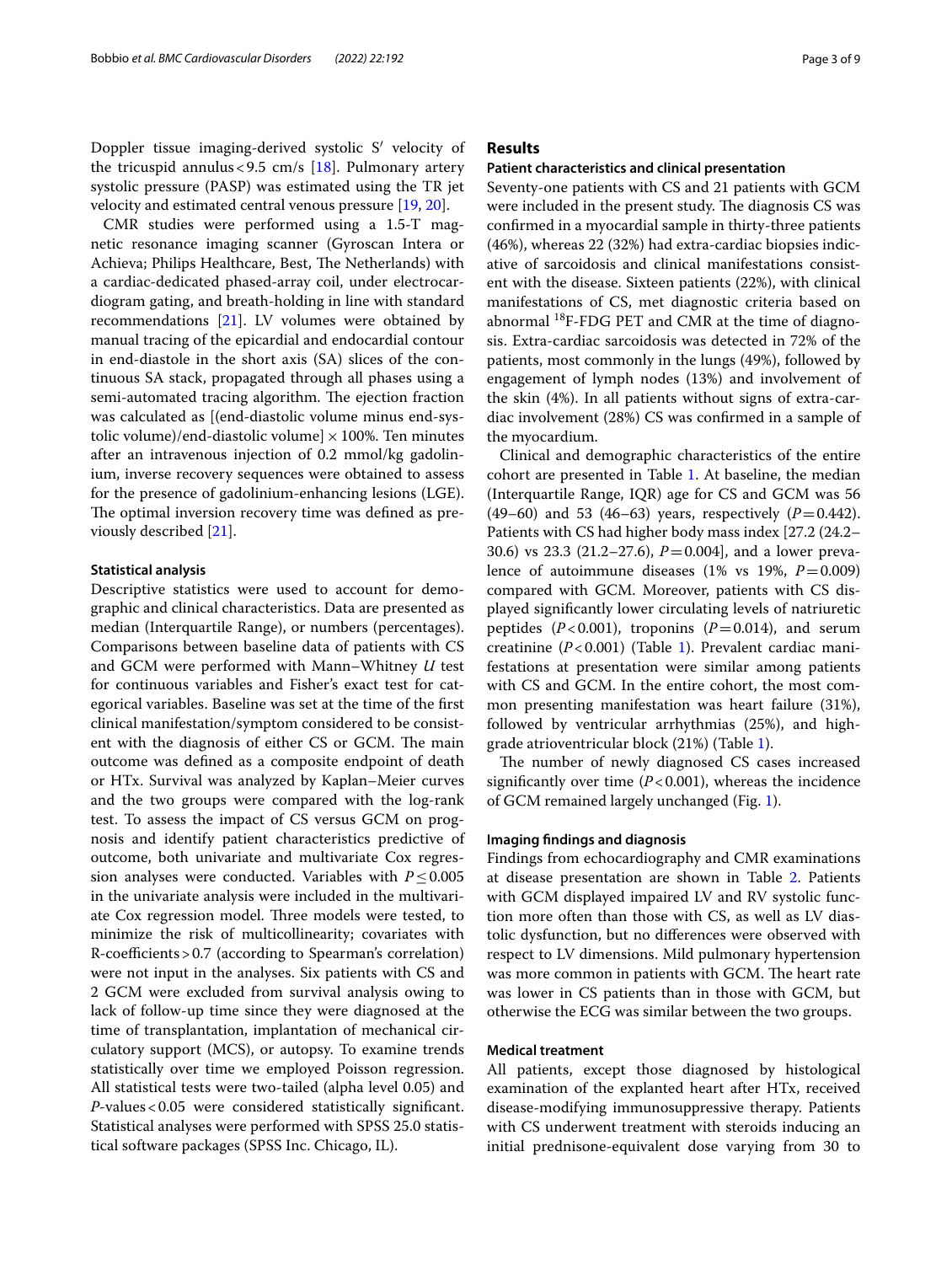|                                                  | <b>All patients</b><br>$(n=92)$ | <b>CS</b><br>$(n=71)$ | <b>GCM</b><br>$(n=21)$ | p       |
|--------------------------------------------------|---------------------------------|-----------------------|------------------------|---------|
| Age (years)                                      | $55(48-60)$                     | 56 (49-60)            | $53(46-63)$            | 0.442   |
| Female Gender                                    | 31 (34)                         | 20(29)                | 11(52)                 | 0.064   |
| BMI ( $kg/m2$ )                                  | $26.4(23.1-30.5)$               | 27.2 (24.2-30.6)      | 23.3 (21.2-27.6)       | 0.004   |
| NYHA class > III                                 | 38 (41)                         | 22(31)                | 16(76)                 |         |
| Comorbidities and laboratory findings            |                                 |                       |                        |         |
| Hypertension                                     | 31(33)                          | 25(35)                | 6(29)                  | 0.793   |
| Diabetes mellitus                                | 7(8)                            | 6(8)                  | 1(5)                   |         |
| Previous CVD <sup>#</sup>                        | 13(14)                          | 12(17)                | 1(5)                   | 0.285   |
| Thyroid disease                                  | 11(12)                          | 8(11)                 | 3(14)                  | 0.709   |
| Autoimmune Disease                               | 5(5)                            | 1(1)                  | 4(19)                  | 0.009   |
| NT-proBNP (pg/mL)§                               | 1060 (279-5850)                 | 808 (222-2425)        | 8309 (3562-24,482)     |         |
| Troponin T (ng/L)*                               | 34 (12-142)                     | $27.6(8-55)$          | 473 (128-1270)         |         |
| Creatinine (mg/dL)                               | $97(82 - 130)$                  | $93(76 - 115)$        | 134 (107-181)          | < 0.001 |
| eGFR (ml/min/1.73 m <sup>2</sup> )               | 70 (49-80)                      | 73 (56-82)            | 54 (30-75)             | 0.016   |
| Prevalent cardiac manifestations at presentation |                                 |                       |                        |         |
| Heart failure                                    | 29(31)                          | 22(31)                | 7(33)                  | 1       |
| Sustained VT or VF                               | 23(25)                          | 15(21)                | 8(38)                  | 0.152   |
| High-grade AVB                                   | 19(21)                          | 17(24)                | 2(9)                   | 0.223   |
| Sudden cardiac arrest                            | 6(6)                            | 5(7)                  | 1(5)                   | 1       |
| Chest pain                                       | 8(9)                            | 5(7)                  | 3(14)                  | 0.377   |
| Other symptoms or signs <sup>1</sup>             | 6(6)                            | 6(8)                  | 0                      | 0.330   |

<span id="page-3-0"></span>**Table 1** Clinical and demographic characteristics of the whole study cohort and participants with CS and GCM at presentation

Data are numbers (%) of cases; medians (interquartile range)

AVB, Atrio-ventricular block; BMI, Body mass index; CVD, Cardiovascular diseases; CS, Cardiac sarcoidosis; eGFR, Estimated Glomerular fltration rate by CKD-EPI equation; GCM, Giant cell myocarditis; NYHA, New York Heart Association; VT, Ventricular tachycardia; VF, Ventricular fbrillation

# Including: supraventricular arrhythmias, transient ischemic attack, aortic aneurism

\* Data reported on 50 patients (54% of the entire cohort, 50% of the CS group, 71% of the GCM group)

 $^\mathsf{\$}$  Data reported on 82 patients (90% of the entire cohort, 89% of the CS group, 90% of the GCM group)

¶ Including: fever, fatigue, and dizziness

<span id="page-3-1"></span>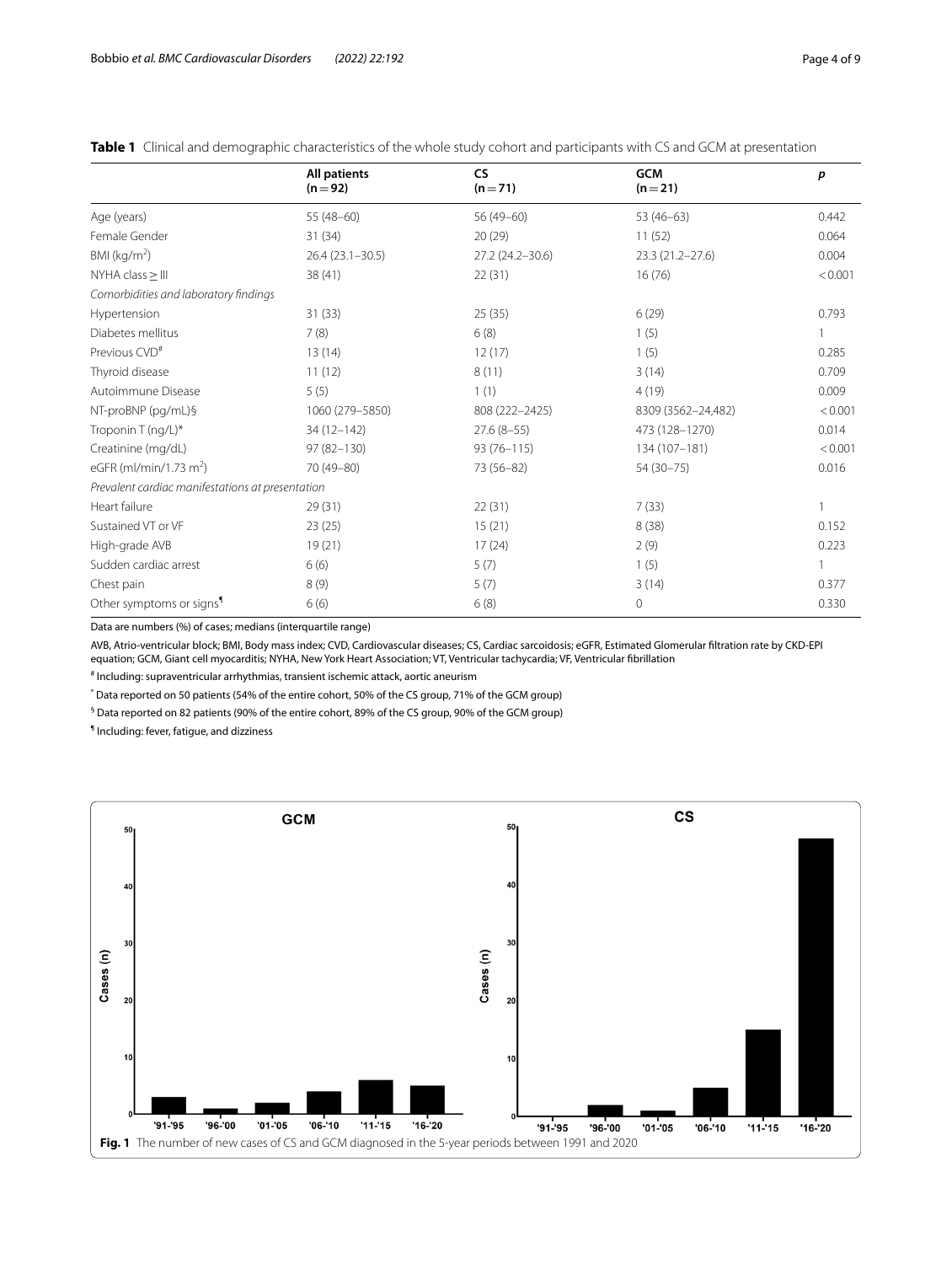<span id="page-4-0"></span>**Table 2** Findings from electrocardiography, echocardiography, and cardiovascular magnetic resonance imaging examinations at presentation of the whole study cohort and participants with CS and GCM

|                                   | <b>All patients</b><br>$(n=92)$ | <b>CS</b><br><b>GCM</b><br>$(n=71)$<br>$(n=21)$ |               | р     |  |
|-----------------------------------|---------------------------------|-------------------------------------------------|---------------|-------|--|
| ECG                               |                                 |                                                 |               |       |  |
| Atrial fibrillation               | 3(30)                           | 2(3)                                            | 1(5)          | 0.512 |  |
| HR (bpm)                          | $65(54 - 78)$                   | $62(50 - 77)$                                   | 75 (63-93)    | 0.007 |  |
| PQ (ms)                           | 180 (160-212)                   | 186 (151-212)                                   | 175 (163-224) | 0.947 |  |
| High-grade AVB                    | 19(21)                          | 17(24)                                          | 2(9)          | 0.223 |  |
| <b>Right BBB</b>                  | 21(23)                          | 16(23)                                          | 5(24)         | 0.764 |  |
| Left BBB                          | 11(12)<br>11(15)                |                                                 | 4(19)         | 0.108 |  |
| Q-wave                            | 5(5)<br>3(4)<br>2(10)           |                                                 |               | 0.281 |  |
| Frequent PVCs                     | 17(18)                          | 11(15)<br>6(28)                                 |               | 0.176 |  |
| Echocardiography                  |                                 |                                                 |               |       |  |
| LV EF (%)                         | $40(27-55)$                     | 45 (30-55)                                      | $30(20-41)$   | 0.002 |  |
| LV ED diameter<br>(mm)            | $56(51-62)$                     | $56(51-62)$                                     | $54(51-61)$   | 0.360 |  |
| LV ED volume<br>(m <sub>l</sub> ) | 139 (107-181)                   | 155 (108-209)                                   | 124 (105-147) | 0.055 |  |
| LV DD                             | 36 (39.1)                       | 22(31)                                          | 14(67)        | 0.010 |  |
| RV dysfunction                    | 28 (30.4)                       | 17(24)                                          | 11(52)        | 0.026 |  |
| sPAP (mmHg)<br><b>MRI</b>         | $30(25 - 40)$                   | $29(23 - 40)$                                   | 40 (30-45)    | 0.050 |  |
|                                   | $N = 58$                        | $N = 46$                                        | $N = 12$      |       |  |
| LV ED volume<br>(m <sub>l</sub> ) | 171 (135-232)                   | 162 (130-232)                                   | 193 (159-249) | 0.075 |  |
| LV ES volume<br>(m <sub>l</sub> ) | 139 (85-181)                    | $90(76 - 203)$                                  | 150 (105-157) | 0.376 |  |
| LV EF (%)                         | 43 (32-57)                      | $50(35-60)$                                     | $30(22 - 42)$ | 0.022 |  |
| RV ED volume<br>(m <sub>l</sub> ) | 162 (123-225)                   | 158 (97-217)                                    | 188 (139-247) | 0.741 |  |
| RV ES volume<br>(m <sub>l</sub> ) | $106(77 - 200)$                 | 101 (58-227)                                    | 119 (92-186)  | 0.252 |  |
| RV EF (%)                         | 48 (26-60)                      | 52 (39-62)                                      | 29 (24-45)    | 0.031 |  |
| Delayed<br>enhancement            | 54 (93)                         | 43 (93)                                         | 11 (92)       | 1     |  |

Data are numbers (%) of cases; medians (interquartile range)

AVB, Atrio-ventricular block; BBB, Bundle branch block; HR, Heart rate; LV DD, Left ventricular diastolic dysfunction; LV ED, Left ventricular end-diastolic; LV EF, Left ventricular ejection fraction; LV ES, Left ventricular end-systolic; PVCs, Premature ventricular complexes; RV, Right ventricular; RV ED, Right ventricular end-diastolic; RV EF, Right ventricular ejection fraction; RV ES, Right ventricular end-systolic; sPAP, systolic pulmonary artery pressure

60 mg daily tapering to < 10 mg, usually 2.5–5 mg daily after 6 months. In 52 of the 63 patients (83%), steroid use was uninterrupted until the end of follow-up, HTx, or death. Prednisone-equivalent dose was temporarily increased in 8 patients because of disease reactivation during follow-up. In addition to and in many cases to reduce steroids, methotrexate was used in 27 patients, infiximab in 4 patients, azathioprine in 3 patients, and adalimumab in 1 patient. All 19 patients with an ultimate diagnosis of GCM presenting alive were administered steroids, in combination with cyclosporine in 15 patients, mycophenolate mofetil in 5 patients, and azathioprine in 4 patients. An ICD was implanted in 46 patients with CS (65%), and in 11 patients with GCM (52%). A pacemaker due to atrioventricular conduction block was implanted in 14 patients with CS (20%) and in 5 patients with GCM (24%).

## **Outcome**

During a median follow-up time of 33.5 [6.5–60.9] months, 18 of the 71 patients (25%) with CS reached the composite endpoint of HTx or death. Six patients with CS, who were diagnosed at the time of transplantation, MCS implantation or autopsy were excluded from the survival analysis. Among the remaining 65 CS patients, 2 patients died and 11 patients received a heart transplant, of whom 5 (45%) were bridged to transplantation with a Left Ventricular Assist Device (LVAD).

The median follow-up time of GCM patients was 2.98  $[0.6–40.9]$  months. The composite endpoint of HTx or death was reached in 15 patients (71%). Two cases were excluded from the survival analysis due to the diagnosis of GCM being made in the explanted heart at the time of HTx. Two GCM patients died and the remaining 11 patients underwent HTx; of these, 5 (45%) were bridged to transplant with an LVAD.

The Kaplan–Meier curves for event-free survival for the 2 groups are shown in Fig. [2.](#page-5-0) The graphs show a rapid divergence, with most events in GCM occurring between 0.5 and 4 years from disease onset. Clinical and demographic characteristics, as well as imaging fndings of the patients included in the survival analysis are presented in Additional fle [1](#page-7-8): Table S1 and Additional fle [2](#page-7-9): Table S2.

During follow-up, sustained ventricular tachycardia was recorded in 13 CS and 2 GCM patients leading to implantation of an ICD. However, these arrhythmiaevents were not included in the outcome analyses.

In the univariate analysis, male gender, GCM diagnosis, eGFR, natriuretic peptide levels, as well as NYHA  $class \geq III$ , left ventricular EF, and right ventricular dysfunction were associated with worse outcome. However, due to signifcant correlation to all other covariates of interest, eGFR was not input in the Cox proportional regression. In the multivariate analyses, male gender and GCM diagnosis were independently associated with survival in two of the three models; NYHA class  $\geq$  III as well as reduced left ventricular EF were found to independently predict poor outcome; in model 3, only 20 events were included, due to few missing NTproBNP-values (Table [3\)](#page-5-1).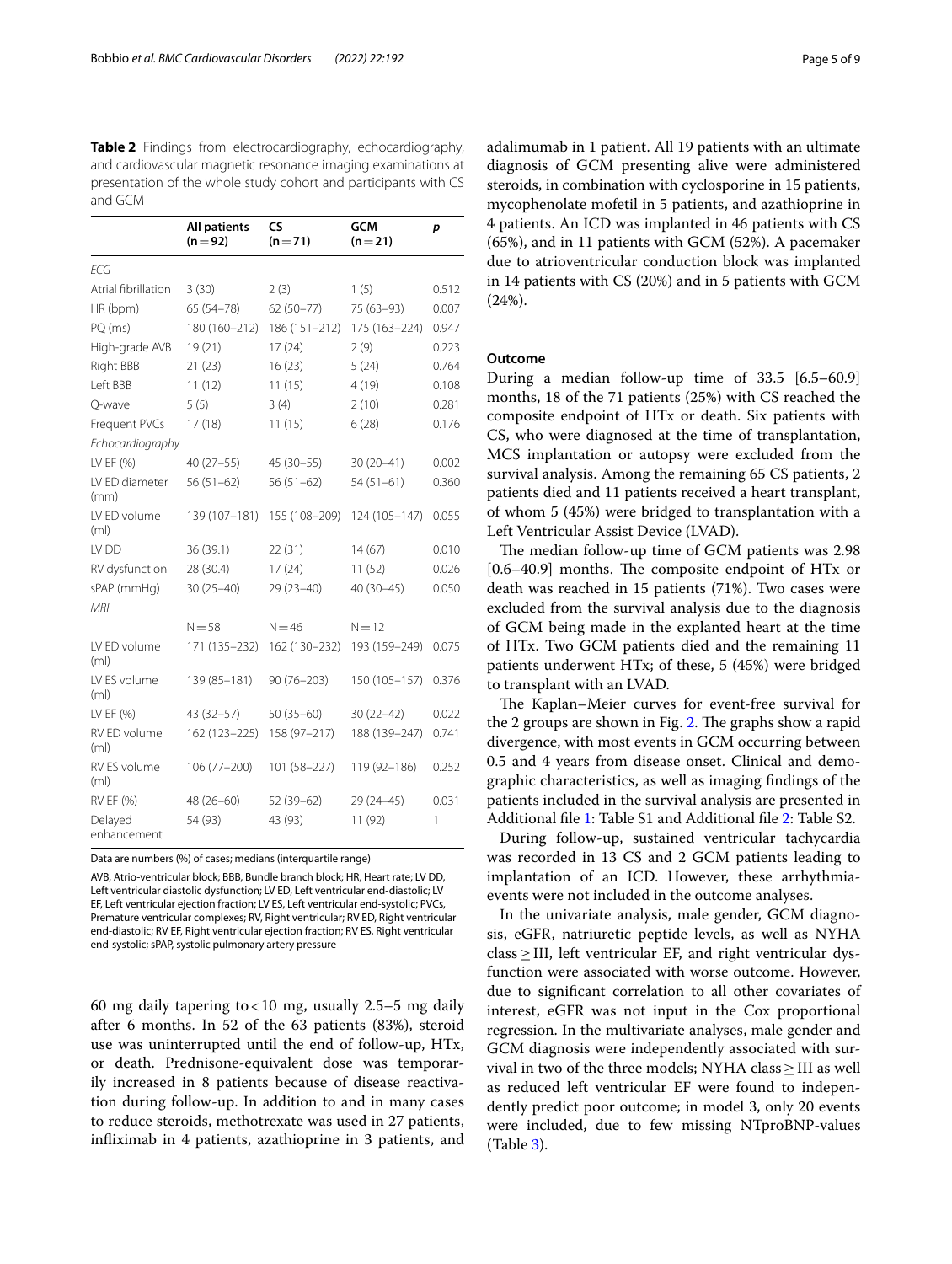

<span id="page-5-1"></span><span id="page-5-0"></span>**Table 3** Univariate and multivariate Cox proportional hazard regression evaluating the risk of endpoint (death or heart transplantation) in the entire cohort

|                                           | <b>Univariate</b><br>p | <b>Multivariate</b>                             |       |                                                 |       |                                                 |       |
|-------------------------------------------|------------------------|-------------------------------------------------|-------|-------------------------------------------------|-------|-------------------------------------------------|-------|
|                                           |                        | Model 1<br>N patients $=$ 72<br>N events $=$ 23 |       | Model 2<br>N patients $= 71$<br>N events $=$ 23 |       | Model 3<br>N patients $= 65$<br>N events $=$ 20 |       |
|                                           |                        | $HR$ [CI]                                       | P     | HR [CI]                                         | P     | HR [CI]                                         | P     |
| Baseline characteristics                  |                        |                                                 |       |                                                 |       |                                                 |       |
| Age (years)                               | 0.564                  |                                                 |       |                                                 |       |                                                 |       |
| Male gender                               | 0.004                  | 3.11 [1.20-8.05]                                | 0.019 | 4.11 [1.65-10.23]                               | 0.002 | 2.84 [0.98-8.26]                                | 0.055 |
| BMI ( $kg/m2$ )                           | 0.151                  |                                                 |       |                                                 |       |                                                 |       |
| GCM diagnosis                             | < 0.001                | 3.61 [1.42-9.21]                                | 0.007 | 3.47 [1.37-8.79]                                | 0.009 | 2.69 [0.81-8.94]                                | 0.106 |
| NT-proBNP (pq/L)                          | < 0.001                |                                                 |       |                                                 |       | 1.00 [1.00-1.00]                                | 0.259 |
| eGFR (ml/min/1.73 m <sup>2</sup> )        | 0.008                  |                                                 |       |                                                 |       |                                                 |       |
| $NYHA class \geq III$                     | < 0.001                |                                                 |       | 3.38 [1.13-10.12]                               | 0.03  |                                                 |       |
| Prevalent clinical cardiac manifestations |                        |                                                 |       |                                                 |       |                                                 |       |
| Heart failure                             | 0.094                  |                                                 |       |                                                 |       |                                                 |       |
| Sustained VT or cardiac arrest            | 0.576                  |                                                 |       |                                                 |       |                                                 |       |
| High-grade AVB                            | 0.06                   |                                                 |       |                                                 |       |                                                 |       |
| Echocardiography findings                 |                        |                                                 |       |                                                 |       |                                                 |       |
| LV EF (%)                                 | < 0.001                | $0.95$ $[0.91 - 0.99]$                          | 0.01  |                                                 |       |                                                 |       |
| RV dyfunction                             | 0.005                  | 1.29 [0.47-3.56]                                | 0.627 | 1.67 [0.64-4.35]                                | 0.293 | 2.39 [0.82-7.05]                                | 0.06  |

AVB, atrio-ventricular block; BMI, body mass index; CI, confdence interval; eGFR, estimated glomerular fltration rate; GCM, giant cell myocarditis; HR, hazard ratio; LV EF, left ventricle ejection fraction; NYHA, New York Heart Association; NT-proBNP, N-terminal pro-B-type; RV, right ventricular; VT, ventricular tachycardia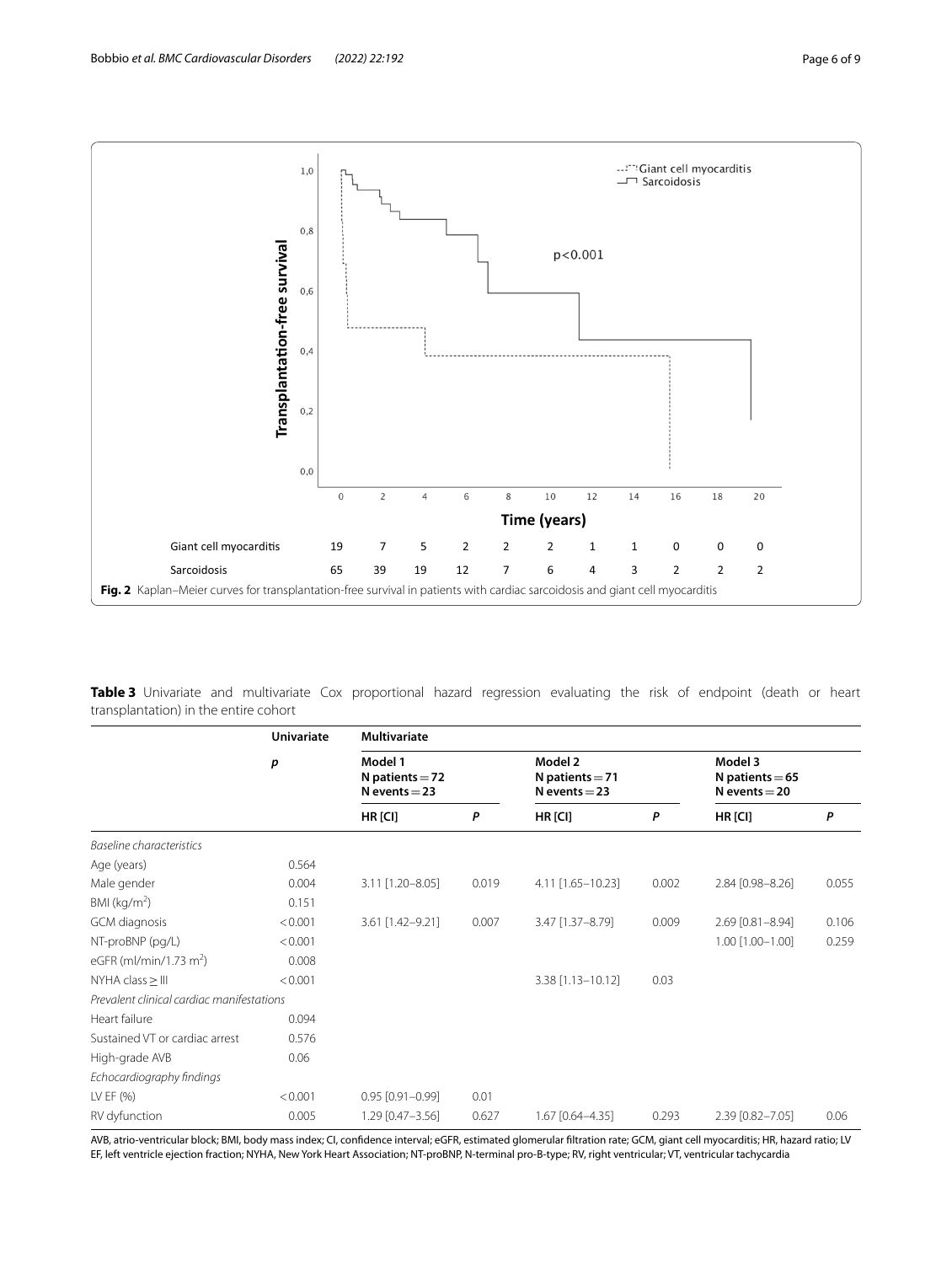## **Discussion**

In this retrospective study of Swedish patients with CS and GCM, both entities presented with a similar spectrum of cardiovascular manifestations, but displayed different clinical courses and outcomes. Patients with GCM had a more rapid and fulminant course, higher levels of circulating biomarkers, more often biventricular systolic HF, and worse outcomes compared with CS patients. The association of GCM with inferior outcome remained signifcant even after adjustment for markers of cardiac dysfunction.

CS can share histopathological and clinical features with GCM, making correct diagnosis challenging [\[7](#page-7-5), [22](#page-8-11)]. Conduction abnormalities, ventricular arrhythmias, and HF have been reported as initial clinical manifestations of both entities, albeit the presentation and course seem to be more aggressive in GCM [\[22](#page-8-11), [23\]](#page-8-12). Non-necrotizing myocardial granulomas and fbrosis are considered as the histological hallmarks of CS while prominent necrosis together with multinucleated giant cells and eosinophils are the features of GCM [[16,](#page-8-5) [23](#page-8-12), [24](#page-8-13)].

How the clinical diferences relate to variable host immunological factors or to diferent environmental exposures is still unclear  $[22]$  $[22]$ . There have been several reports of patients possibly having both conditions [\[25](#page-8-14), [26\]](#page-8-15). Biopsy evidence of extracardiac sarcoidosis was reported in 5–10% of patients with a cardiac biopsy suggesting GCM [[8](#page-7-6), [27](#page-8-16)]. Roberts et al. reviewed 113 autopsy patients and concluded that the reported cases of GCM with granulomas outside the heart were more likely to be CS [[27\]](#page-8-16). Based on these fndings, it was proposed that GCM could be a subtype of sarcoidosis-like disease that only involves the heart [\[7](#page-7-5), [8\]](#page-7-6).

Whether CS and GCM are diferent disease entities or two expressions of a single disorder is still a matter of debate  $[8]$  $[8]$ . Our findings suggest that these are two separate clinical and pathologic entities, with diferent clinical courses, often needing diferent intensity of immunosuppression. In the present cohort, besides a more aggressive course, severe right ventricular dysfunction, diastolic LV dysfunction, and mild pulmonary hypertension were more common in GCM patients. Thus, not surprisingly, poorer outcomes were observed in patients with GCM compared to those with CS with respect to both need for HTx and death. Hence, GCM remained signifcantly associated with poor outcome even after adjustment for markers of severity of cardiac injury. In a study based on the Multicenter Idiopathic GCM Registry by Okura et al. cardiac histopathology and clinical features of 73 patients with GCM and 42 with CS were compared [[16\]](#page-8-5). The 5-year transplant-free survival was  $61\%$  in CS versus only 10% in GCM, and, consistent with our fndings, patients with GCM had a more fulminant disease course. Nordenswan et al. compared characteristics and outcomes of 311 CS patients and 25 GCM patients from the MIDFIN (Myocardial Infammatory Diseases in Finland) Study [[7\]](#page-7-5). Still, the severity of acute cardiac injury and dysfunction, as well as, the long-term outcome were worse in GCM with a 5-year estimate of event-free survival of 27% as compared with 77% in CS [[7](#page-7-5)].

The description of echocardiography and CMR findings in patients with CS and GCM performed in the present study adds to the literature by showing that a biventricular dysfunction is more common in GCM than CS. A rapid deteriorating biventricular function shortly after disease onset, in combination with high levels of circulating natriuretic peptides and troponins, should raise the suspicion of GCM.

Although a female preponderance (around 60–80%) was usually reported in previous studies, [\[7](#page-7-5), [28–](#page-8-17)[30](#page-8-18)] a male predominance was revealed in 115 cases of GCM and CS from the United States and Japan (52 and 60%, respectively) [\[16](#page-8-5)]. In our cohort, a male predominance was found. Also, male gender was a strong independent predictor of worse outcome, though no signifcant difference was found with respect to age or comorbidities between men and women, apart from thyroid disease being more frequent among women (data not shown). Sex diferences in outcome might be, in part, related to testosterone levels. It has been suggested that testosterone promotes myocarditis, including GCM, through the soluble suppressor of tumorigenicity-2 (sST2) pathway [[31\]](#page-8-19). Increased sST2 levels in male mice correlate with poorer heart function, and male mice develop more severe myocarditis and progress to chronic HF more often than female mice  $[31]$  $[31]$ . Accordingly, elevated soluble ST2 was associated with an increased risk of HF in  $men \leq 50$  years old, with clinically suspected and biopsyconfirmed myocarditis  $[32]$ . There are thus plausible pathophysiological explanations for the negative relationship between male gender and outcome observed in our uni- and multivariable analysis.

During the 30-year study period, there was a steady increase of patients diagnosed with CS, while the number of patients diagnosed with GCM was stable. Findings by other groups suggest that the true prevalence of CS may be several times higher than the number of clinical diagnoses [[27](#page-8-16), [33\]](#page-8-21). We assume that a combination of improved diagnostic methods, heightened resolution in the pursuit of diagnosis and greater awareness of this disease, rather than a true increase in disease incidence, may explain these fndings [[14](#page-8-3), [34](#page-8-22)]. On the other hand, a rather constant number of reported GCM cases could be due to the fulminant and inexorable progression of this disease, limiting the opportunity to perform a complete diagnostic work-up.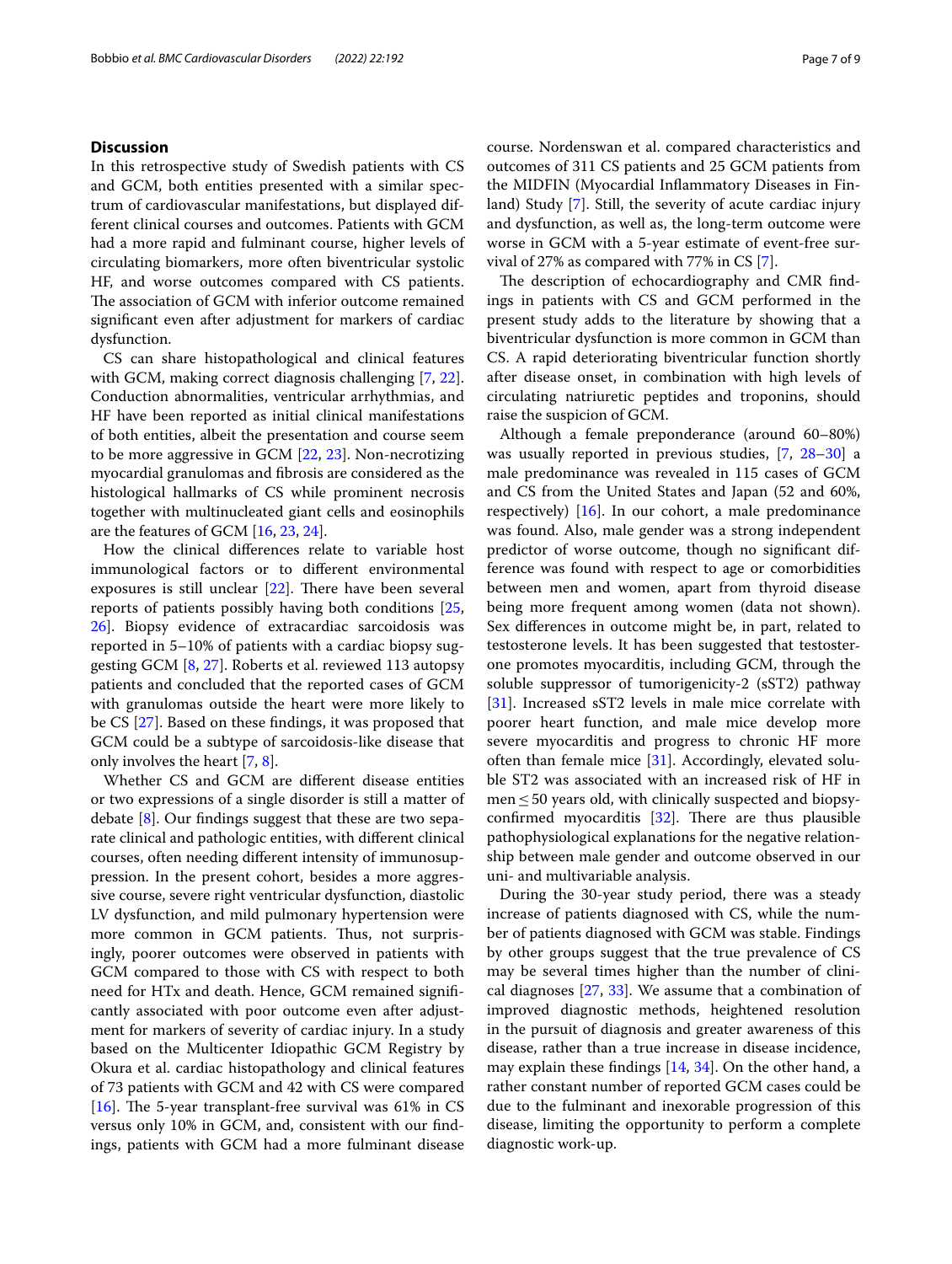## **Strengths and limitations**

Several limitations should be mentioned. First, due to the retrospective nature of this study, caution must be applied before extrapolating results to other centers. Second, although most patients with clinically suspected are referred to our sarcoidosis unit from all the hospitals in the Västra Götaland region, a selection bias might be present. As our center is a tertiary hospital, many of the patients had more severe and advancedstage disease. Third, we did not succeed to collect CMR and 18F-FDG PET data in all cases mainly due to the hemodynamic instability of some patients and the revision of diagnostic criteria during the study period not allowing for a standardized diagnostic work-up. In the light of the rarity and difficulty in diagnosing these disorders, the major strength of our work is the large study population and the detailed clinical data, with no missing cases at follow up. All GCM diagnoses were based on myocardial histology and the biopsies were reanalyzed by a highly-experienced cardiac pathologist. Similarly, 50% of the CS cases were diagnosed based on myocardial histology. Still, although the information is gathered from a single center, as the one of two-transplantation centers in Sweden, the patients referred to our center represent a large part of the country.

## **Conclusion**

Despite similar presenting manifestations, patients with GCM face a more aggressive clinical course as compared to those with CS and experience poorer outcomes. Severe biventricular failure along with presence of pulmonary hypertension and high levels of circulating natriuretic peptides should raise the suspicion of GCM. Whether CS and GCM could be diferent spectra of the same disease remains a matter of controversy.

## **Supplementary Information**

The online version contains supplementary material available at [https://doi.](https://doi.org/10.1186/s12872-022-02639-0) [org/10.1186/s12872-022-02639-0](https://doi.org/10.1186/s12872-022-02639-0).

<span id="page-7-9"></span><span id="page-7-8"></span>**Additional fle 1**. **Table S1**. Clinical and demographic characteristics at presentation of the patients included in the survival analysis.

**Additional fle 2**. **Table S2**. Findings from electrocardiography, echocardi‑ ography, and cardiovascular magnetic resonance imaging examinations at presentation of the patients included in the survival analysis.

#### **Acknowledgements**

Not applicable.

#### **Author contributions**

Concept and design EmB; CH; MB; NB; EnB; Acquisition, analyses or interpretation of data: All authors; Drafting of the manuscript; EmB; CH; EnB; Critical revisions of the manuscript: All authors; Statistical analyses: EmB; CH; EmB; Histopathologic analyses: AO; Imaging analyses: CP. All authors read and approved the fnal manuscript.

#### **Funding**

Open access funding provided by University of Gothenburg. This work was supported by grants from the Swedish state under an agreement between the Swedish state and county councils, agreement concerning research and education of physicians (ALFGBG-874631; ALFGBG-715931; VGFOUREG 940917).

## **Availability of data and materials**

All data generated or analysed during this study are included in this published article and its supplementary information fles.

## **Declarations**

#### **Ethics approval and consent to participate**

This study conforms to the principles outlined in the Declaration of Helsinki and was approved by the Ethic Review Authority in Gothenburg (Approval No. 2019-05401). The inform consent was waived by Ethic Review Authority in Gothenburg.

#### **Consent for publication**

Not applicable.

#### **Competing interests**

The authors declare that they have no competing interests.

#### **Author details**

<sup>1</sup> Departments of Cardiology, Sahlgrenska University Hospital, Gothenburg, Sweden. <sup>2</sup> Departments of Clinical Physiology and Radiology, Sahlgrenska University Hospital, Gothenburg, Sweden.<sup>3</sup> Departments of Clinical Pathology, Sahlgrenska University Hospital, Gothenburg, Sweden. <sup>4</sup> Departments of Rheumatology, Sahlgrenska University Hospital, Gothenburg, Sweden. <sup>5</sup>Transplant Institute, Sahlgrenska University Hospital, Gothenburg, Sweden. <sup>6</sup>Institute of Medicine at Sahlgrenska Academy, University of Gothenburg, Gothenburg, Sweden.

#### Received: 8 December 2021 Accepted: 14 April 2022 Published online: 26 April 2022

#### **References**

- <span id="page-7-0"></span>1. Blauwet LA, Cooper LT. Idiopathic giant cell myocarditis and cardiac sarcoidosis. Heart Fail Rev. 2013;18:733–46.
- 2. Ammirati E, Frigerio M, Adler ED, Basso C, Birnie DH, Brambatti M, et al. Management of acute myocarditis and chronic infammatory cardiomyopathy: an expert consensus document. Circ Heart Fail. 2020;13:e007405.
- <span id="page-7-1"></span>3. Bobbio E, Bjorkenstam M, Nwaru BI, Giallauria F, Hessman E, Bergh N, et al. Short- and long-term outcomes after heart transplantation in cardiac sarcoidosis and giant-cell myocarditis: a systematic review and metaanalysis. Clin Res Cardiol. 2021;111:125–40.
- <span id="page-7-2"></span>4. Litovsky SH, Burke AP, Virmani R. Giant cell myocarditis: an entity distinct from sarcoidosis characterized by multiphasic myocyte destruction by cytotoxic T cells and histiocytic giant cells. Mod Pathol. 1996;9:1126–34.
- <span id="page-7-3"></span>5. Leone O, Veinot JP, Angelini A, Baandrup UT, Basso C, Berry G, et al. 2011 consensus statement on endomyocardial biopsy from the Association for European Cardiovascular Pathology and the Society for Cardiovascular Pathology. Cardiovasc Pathol. 2012;21:245–74.
- <span id="page-7-4"></span>6. Trachtenberg BH, Hare JM. Infammatory cardiomyopathic syndromes. Circ Res. 2017;121:803–18.
- <span id="page-7-5"></span>7. Nordenswan HK, Lehtonen J, Ekstrom K, Raisanen-Sokolowski A, Mayranpaa MI, Vihinen T, et al. Manifestations and outcome of cardiac sarcoidosis and idiopathic giant cell myocarditis by 25-year nationwide cohorts. J Am Heart Assoc. 2021;10:e019415.
- <span id="page-7-6"></span>8. Birnie DH, Nair V, Veinot JP. Cardiac sarcoidosis and giant cell myocarditis: actually, 2 ends of the same disease? J Am Heart Assoc. 2021;10:e020542.
- <span id="page-7-7"></span>9. Arkema EV, Cozier YC. Epidemiology of sarcoidosis: current fndings and future directions. Ther Adv Chronic Dis. 2018;9:227–40.